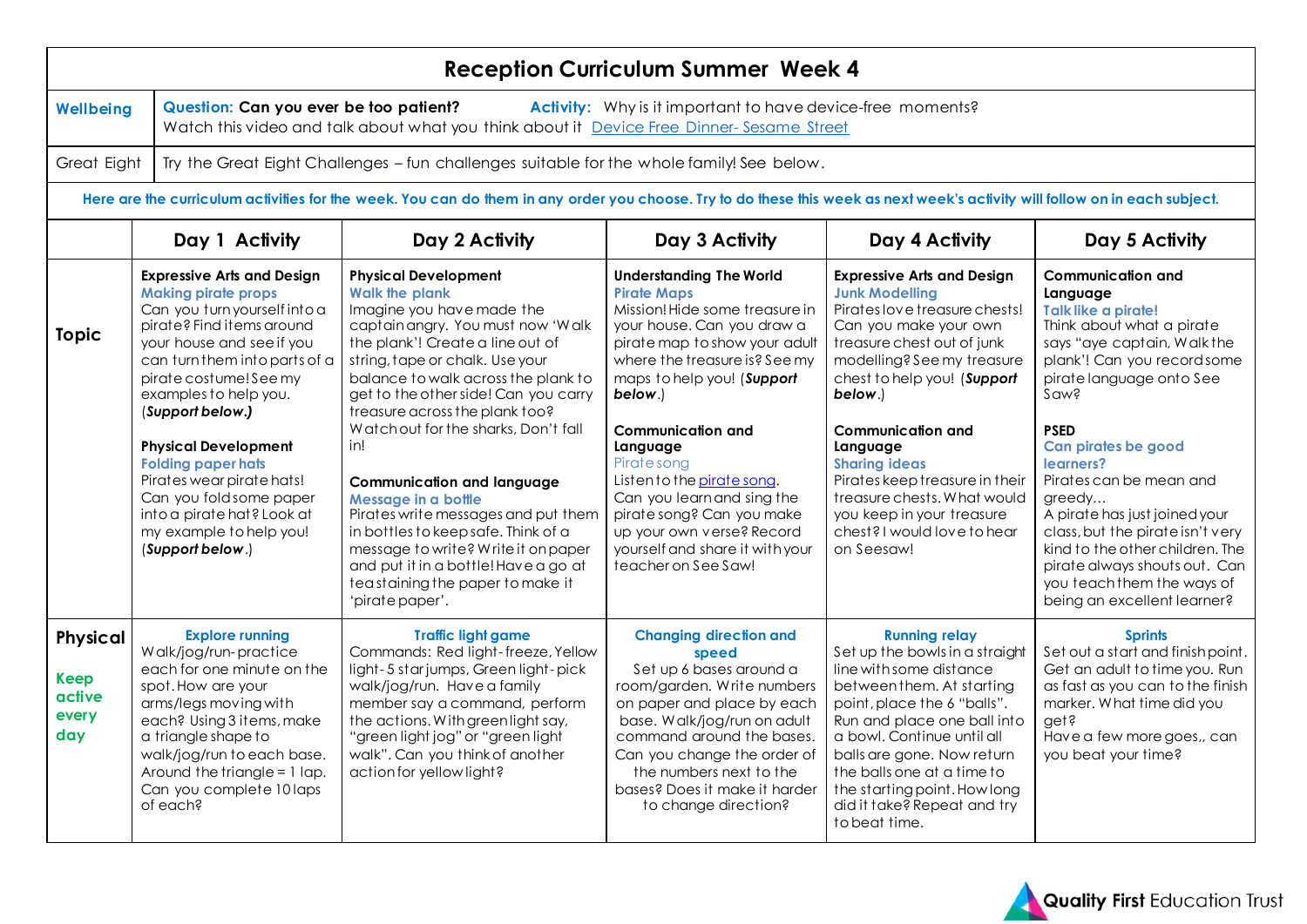

## **Here are some fun challenges suitable for the whole family.**

| <b>Week 4</b>                |                                                                                              |
|------------------------------|----------------------------------------------------------------------------------------------|
| 1. To talk about             | Would you rather be able to fly or breathe underwater?                                       |
| 2. To do                     | How many squat jumps can you do in a minute?<br>Try and beat your record each day this week. |
| 3. To investigate            | Can you hear better with your eyes closed?                                                   |
| 4. To find out more<br>about | A mountain or an ocean                                                                       |
| 5. To design                 | A gadget to help you with your home learning                                                 |
| 6. To learn                  | How to make different colours<br>Think about primary, secondary and tertiary colours         |
| 7. To draw                   | The ingredients for your favourite meal                                                      |
| 8. To create                 | Colour wheel and come up with your own names for each colour e.g. rust orange, ocean blue    |

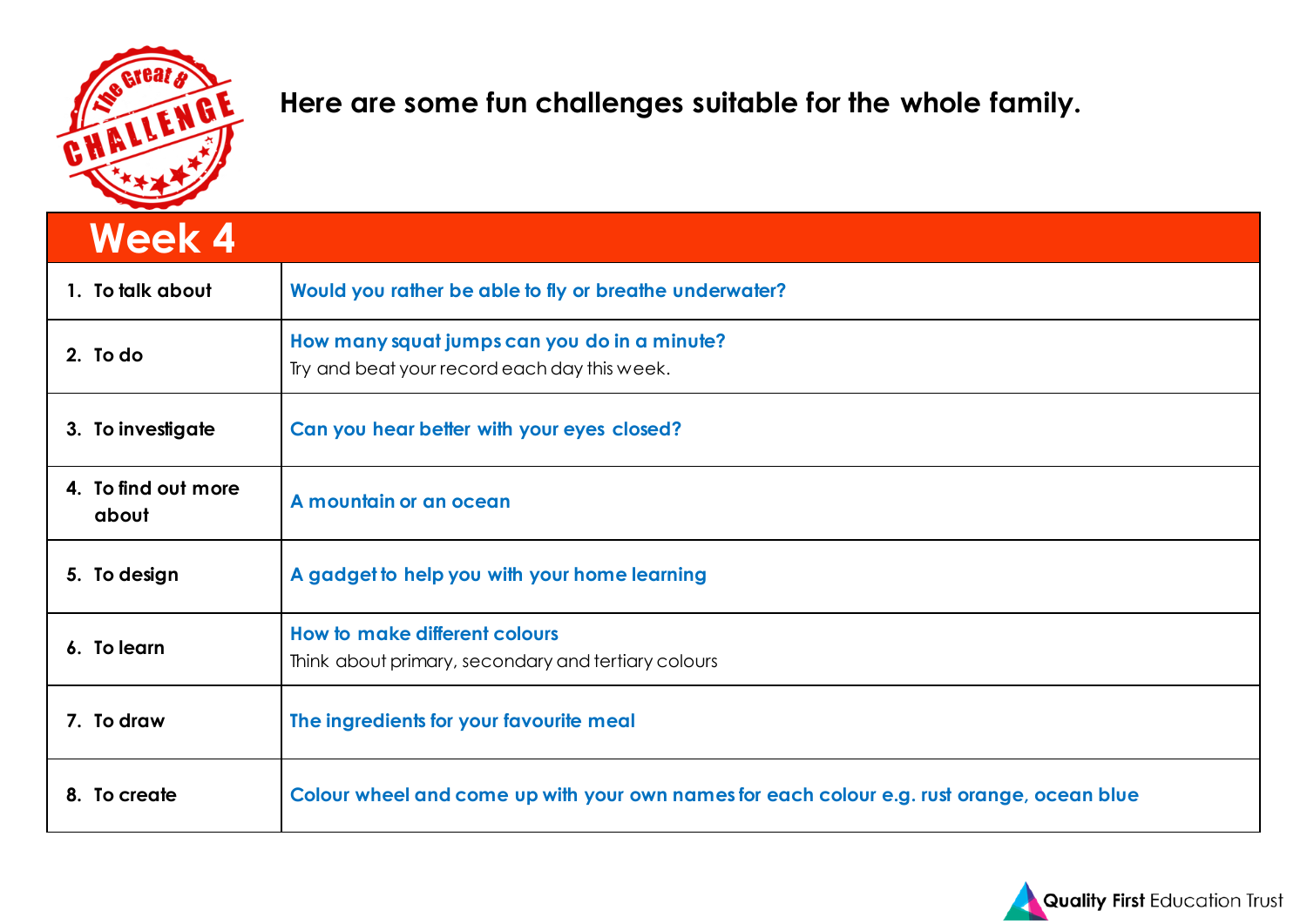# **Support and Resources**

**Day 1 Activity: Making pirate props**







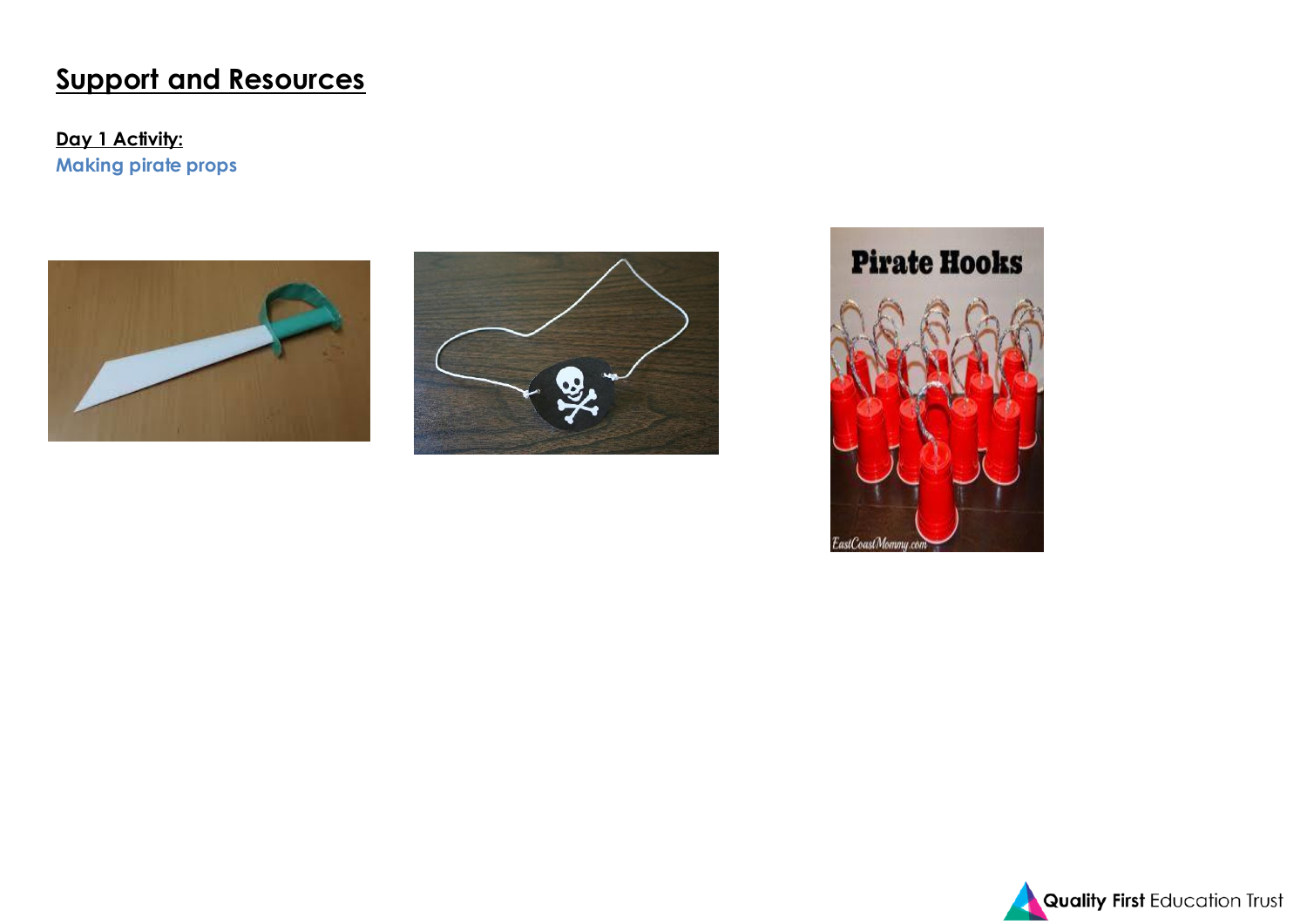## **Day 2 Activity:**

**Fold your own pirate hat**



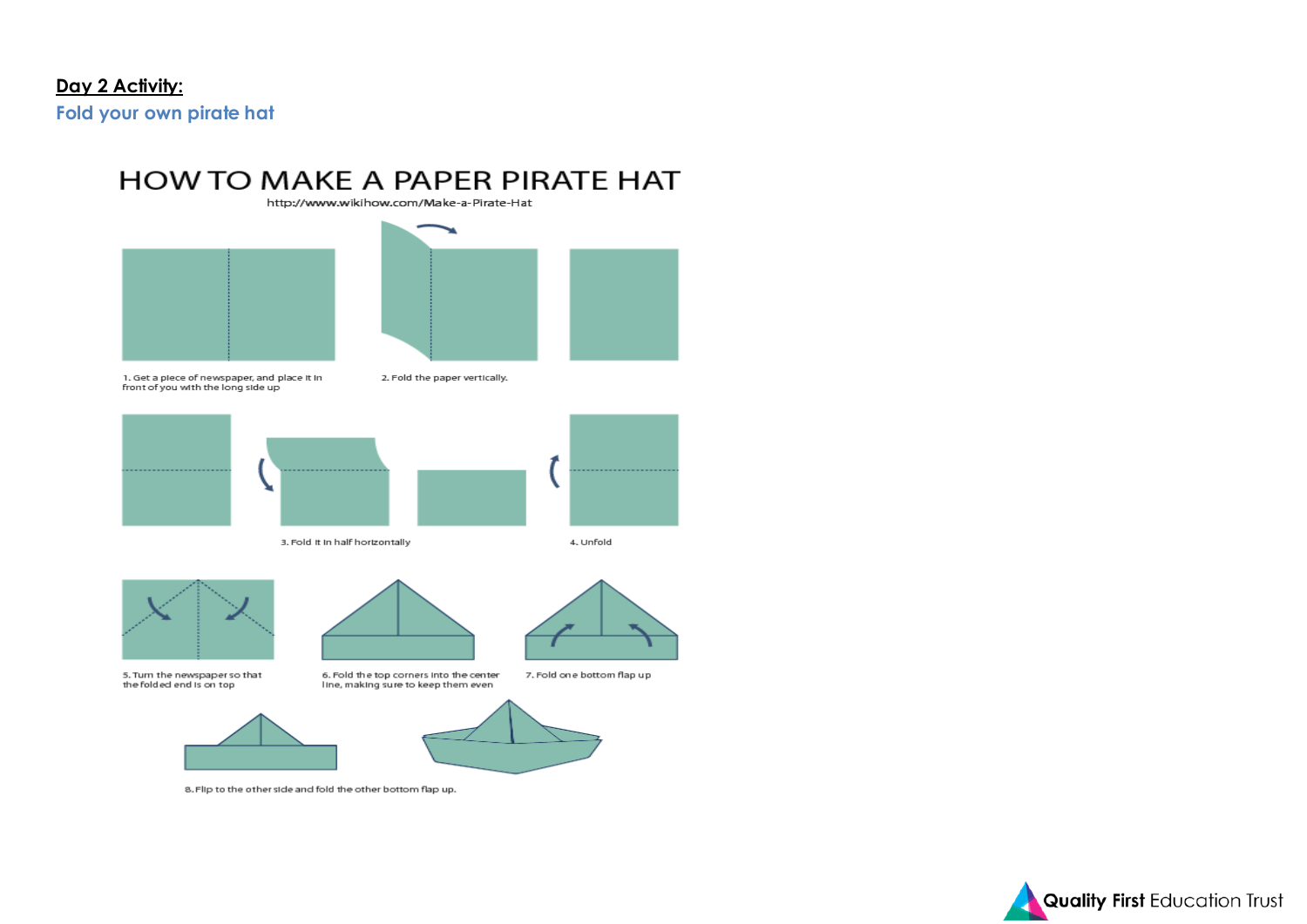### **Day 3 Activity Pirate Maps**